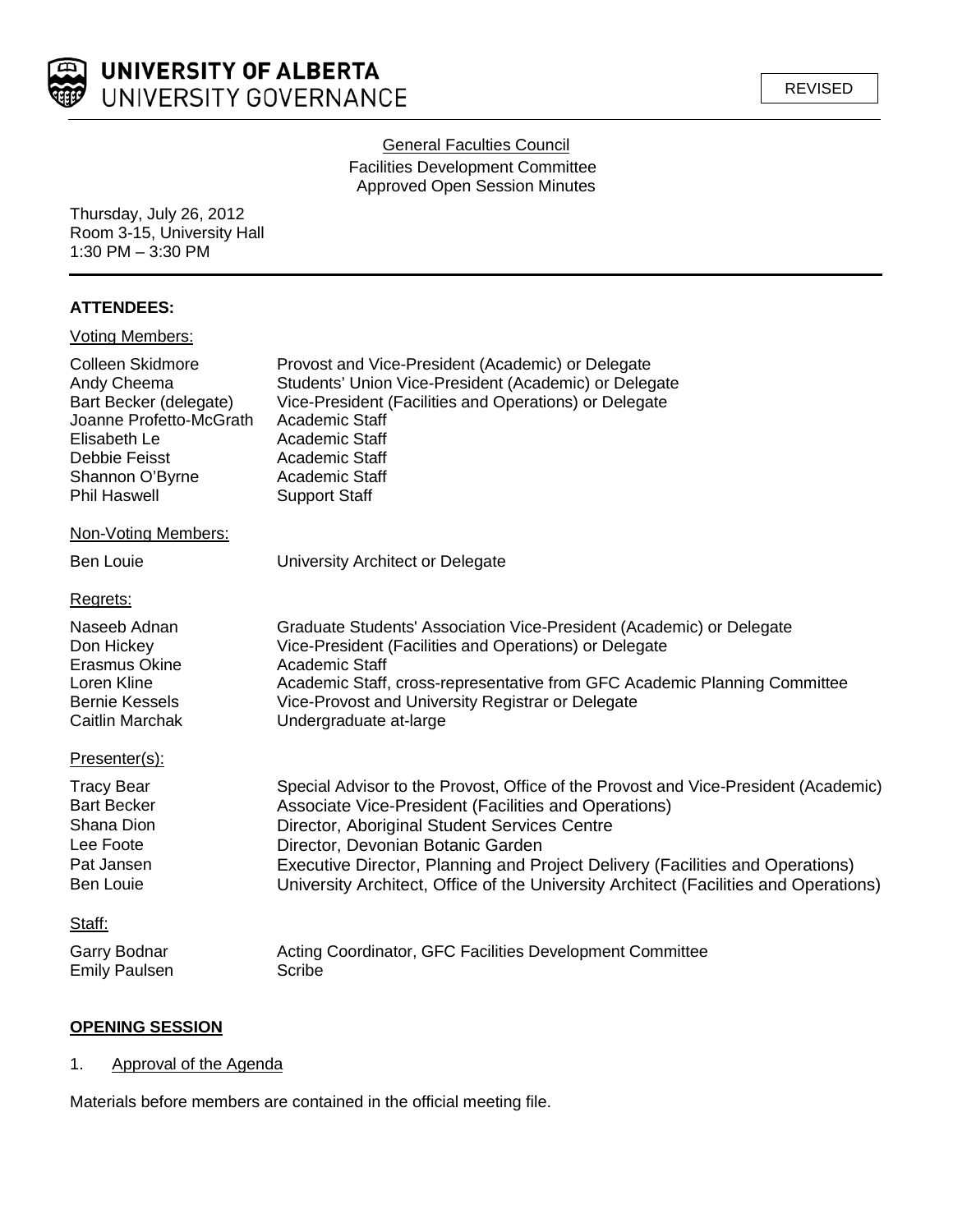Motion: Le/Profetto-McGrath

| THAT the GFC Facilities Development Committee approve the Agenda. |           |
|-------------------------------------------------------------------|-----------|
|                                                                   | --------- |

**CARRIED**

#### 2. Approval of the Open Session Minutes of June 7, 2012

Materials before members are contained in the official meeting file.

Committee members considered a suggestion to make a few minor editorials to Item 4. It was agreed that the revision would be reflected in the Minutes.

Motion: Le/Haswell

THAT the GFC Facilities Development Committee approve the Minutes of June 7, 2012, as amended. **CARRIED**

### 3. Comments from the Chair

The Chair welcomed all committee members to the meeting, acknowledging the addition of new academic staff representatives, Joanne Profetto-McGrath and Erasmus Okine,

### **ACTION ITEMS**

### 4. Gathering Place – Functional Programme and Site Study

Materials before members are contained in the official meeting file.

*Presenters:* Ben Louie, University Architect, Office of the University Architect (Facilities and Operations); Shana Dion, Director, Aboriginal Student Services Centre; Tracy Bear, Special Advisor to the Provost, Office of the Provost and Vice-President (Academic)

*Purpose of the Proposal:* To obtain approval for the Functional Programme and Site Selection for the Gathering Place.

### *Discussion:*

The Chair invited members of the presentation team to report on the Gathering Place – Functional Programme and Site Study. Dr Skidmore noted to members that the revised motion as distributed articulates the motion for approval by GFC FDC of the Gathering Place – Functional Programme; not including siting, and aligns to the committee's mandate and delegation of authority.

Mr Ben Louie invited Ms Tracy Bear to introduce the report. Aided by the support of a detailed power-point presentation, Ms Bear shared the vision of the Gathering Place proposal and outlined key motivators. Ms Bear provided a comprehensive overview of strategic drivers, highlighting Community Outreach; Institutional Indigenization; Sustainable Funding, and Curriculum development. Ms Bear added that a significant amount of consultation has lead to the development of this initiative. As part of the presentation, Ms Shana Dion identified student-centred aspects of the proposal. Mr Ben Louie reported on the site's efficient, practical, and multifunctional programming and design.

During the ensuing discussion, presenters addressed questions and comments including, but not limited to, the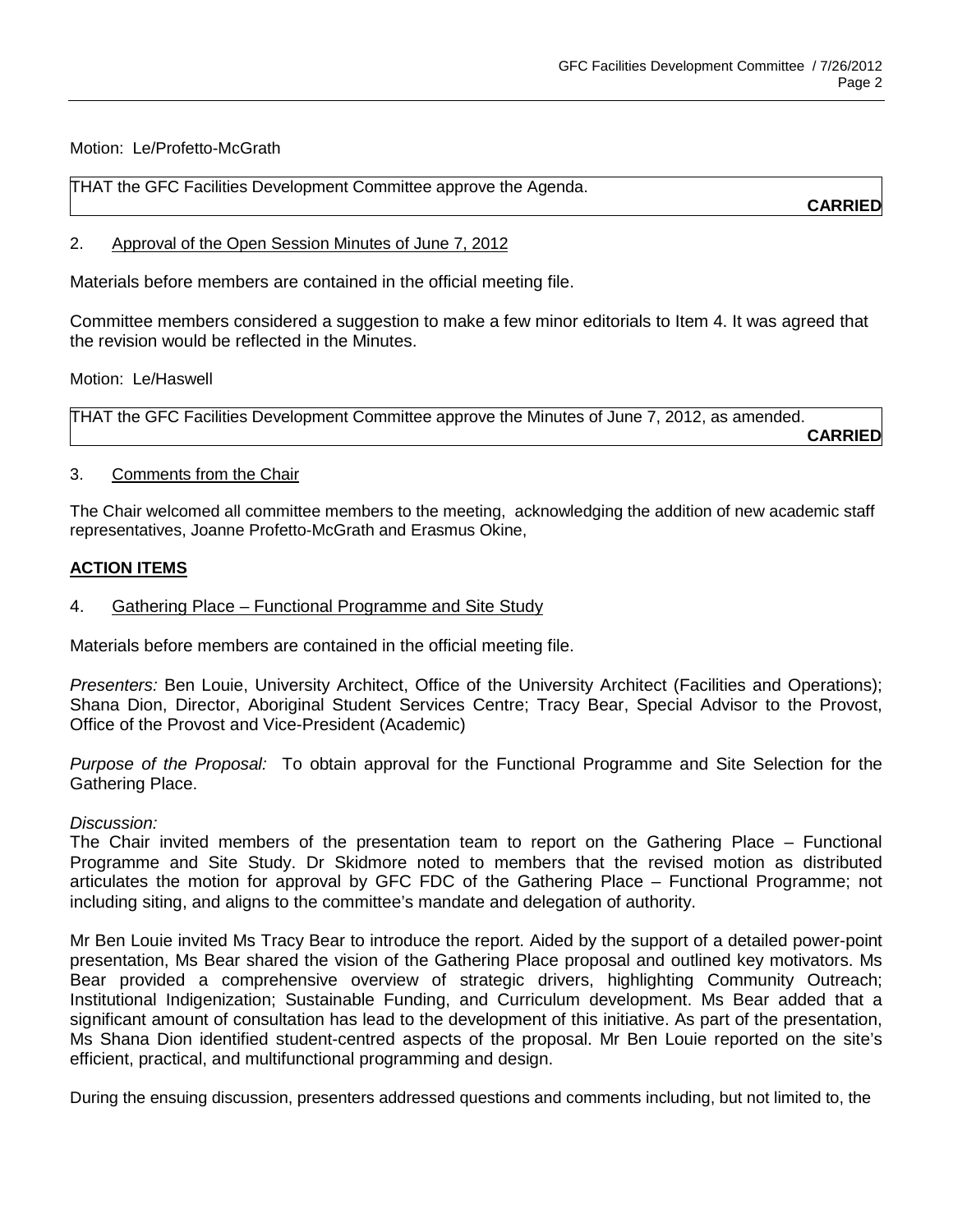following: traffic flow considering the Gathering Space's position between the neighbouring LRT station and the Education building; and determining a balance between open/welcome and private spaces.

Dr Skidmore thanked the presenters for their comprehensive presentation.

#### Motion: O'Byrne/Haswell

THAT the GFC Facilities Development Committee approve, under delegated authority from General Faculties Council and on the recommendation of Planning and Project Delivery, the proposed Gathering Place – Functional Programme (as set forth in Attachment 2), excluding specifics related to the siting of this facility, as the basis for further planning.

### **CARRIED UNANIMOUSLY**

### **DISCUSSION ITEMS**

#### 5. Devonian Botanic Garden - Site Master Plan

Materials before members are contained in the official meeting file.

*Presenters:* Ben Louie, University Architect, Office of the University Architect (Facilities and Operations); Lee Foote, Director, Devonian Botanic Garden; Pat Jansen, Executive Director, Planning and Project Delivery (Facilities and Operations)

*Purpose of the Proposal:* Realignment of Garden entryway and parking areas in order to enhance the visitor experience and holistically plan for the interconnection of the various parts of the garden with new projects being planned.

#### *Discussion:*

The Chair invited Mr Bart Becker to present a report on the Devonian Botanic Garden - Site Master Plan. Mr Becker introduced the item as part of a first phase of updates to come forward to FDC members regarding the Devonian Botanic Garden, including the Islamic Garden, a revised entryway and parking areas. Mr Becker invited members to provide their feedback on the report, noting that their valuable input will assist with future planning and design.

Supported by the aid of a power-point presentation, Dr Lee Foote advised that the proposed plans reflect a major growth period for the Devonian Botanic Garden. In addition to an Islamic Garden and Ecological Learning Centre (ELC), Dr Foote highlighted several key elements of the Site Master Plan, including the Entry Drive, Parking, Entry Plaza, and Development Considerations. Mr Ben Louie advised that sustainability, conservation, and sound retention have all been significant considerations in the planning process.

Dr Skidmore thanked the presenters for their indepth report, and invited comments and questions from members. Presenters responded to questions which included: implementing a controlled entrance from the highway to improve safety; planning parking for small and large events; shuttling options when overflow parking is required; rerouting trails to accommodate for new entrances and parking areas; and, easy access out of the park in case of an evacuation.

### 6. Projects Update from the Associate Vice-President (Facilities and Operations)

There were no documents

*Presenter:* Bart Becker, Associate Vice-President (Facilities and Operations)